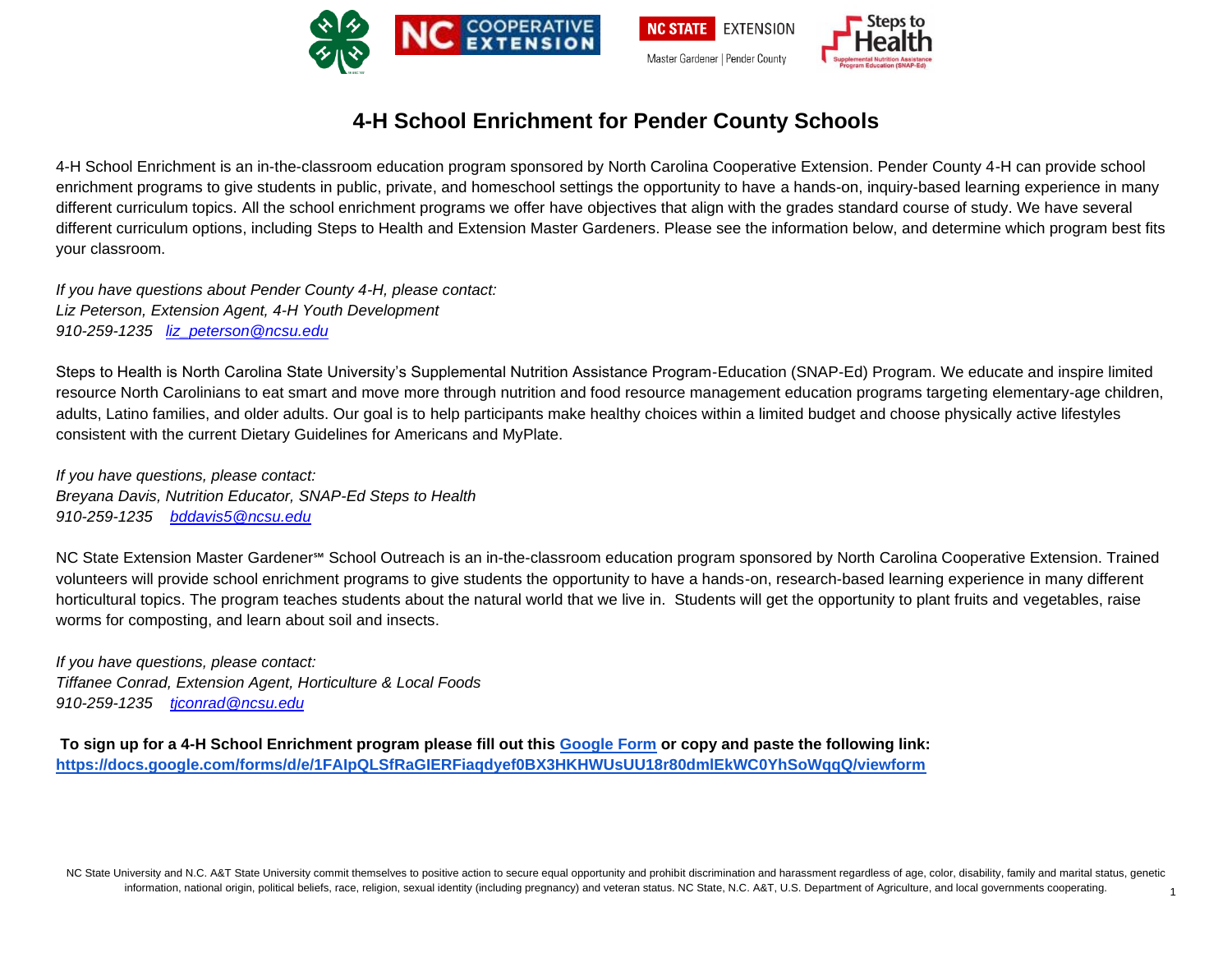



| <b>Curriculum</b>                     | Grade                                            | <b>Description</b>                                                                                                                                                                                                                                                                                                                            | Kit?      | <b>Educator</b>        |
|---------------------------------------|--------------------------------------------------|-----------------------------------------------------------------------------------------------------------------------------------------------------------------------------------------------------------------------------------------------------------------------------------------------------------------------------------------------|-----------|------------------------|
| Embryology                            | $K$ , $2nd$                                      | Students will build an understanding of the needs of living organisms. Students will<br>understand the different life cycles.                                                                                                                                                                                                                 | Yes       | Liz Peterson           |
| <b>Butterflies</b>                    | $K$ , $2nd$                                      | Students will build an understanding of the needs of living organisms. Students will<br>understand the different life cycles.                                                                                                                                                                                                                 | Yes       | Liz Peterson           |
| Bees/Pollinators                      | $1st 4th 8th$                                    | Students will explore the role of various bee species within an ecosystem, various bee<br>habitats, honey production, and more.                                                                                                                                                                                                               | Yes       | Liz Peterson           |
| <b>Magic of Electricity</b>           | 4 <sup>th</sup>                                  | Magnetism, serial and parallel circuits, conductors and the flow of electricity will be<br>demonstrated by your students.                                                                                                                                                                                                                     | <b>No</b> | Liz Peterson           |
| <b>Health Rocks!</b>                  | $4^{th} - 12^{th}$                               | Students will look at causes of peer pressure, media influences, drugs and their<br>effects, and learn stress management techniques.                                                                                                                                                                                                          | <b>No</b> | Liz Peterson           |
| Microbiology                          | 5 <sup>th</sup> 8 <sup>th</sup> 12 <sup>th</sup> | Students will explore the human body as an ecosystem and the role that microbes<br>play. Students will look at what a microbe is, what their job is, and how they affect the<br>body.                                                                                                                                                         | <b>No</b> | Liz Peterson           |
| Vermicomposting                       | 5 <sup>th</sup>                                  | Students will explore the micro-community, containing producers, consumers, and<br>decomposers.                                                                                                                                                                                                                                               | <b>No</b> | Liz Peterson           |
| <b>Junk Drawer</b><br><b>Robotics</b> | $4th-8th$                                        | Youth will learn about the engineering design process and build robots from everyday<br>household items.                                                                                                                                                                                                                                      | Yes       | Liz Peterson           |
| You're Hired!                         | $7th-9th$                                        | This youth work readiness program helps develop soft skills needed for work at an<br>early age, so youth can continue to develop them throughout high school.                                                                                                                                                                                 | <b>No</b> | Liz Peterson           |
| <b>Color Me Healthy</b>               | PreK, K                                          | Color Me Healthy is a nutrition and physical activity program for children ages four<br>and five. It is designed to stimulate all the senses of young children: touch, smell,<br>sight, sound, and of course, taste. It uses color, music, and exploration of the senses<br>to teach children that healthy eating & physical activity are fun | <b>No</b> | <b>Breyana Davis</b>   |
| $2^{\overline{nd}}$                   | 2 <sub>nd</sub>                                  | Students will engage with hands-on nutrition activities, games, and physical activity,<br>which are incorporated into each lesson.                                                                                                                                                                                                            | <b>No</b> | <b>Breyana Davis</b>   |
| 3 <sup>rd</sup>                       | 3 <sup>rd</sup>                                  | Students will engage with hands-on nutrition activities, games, and physical activity,<br>which are incorporated into each lesson.                                                                                                                                                                                                            | <b>No</b> | <b>Breyana Davis</b>   |
| 4 <sup>th</sup>                       | 4 <sup>th</sup>                                  | This program includes nutrition lessons, taste tests, physical activity, hands-on garden<br>experiences, and interclass challenges. School must have access to a garden to<br>participate.                                                                                                                                                    | <b>No</b> | <b>Breyana Davis</b>   |
| <b>Kids Club</b>                      | $K-5$ <sup>th</sup>                              | This is an after school program designed to teach youth about nutrition and physical<br>activity in a fun and engaging way through activities and games.                                                                                                                                                                                      | <b>No</b> | <b>Breyana Davis</b>   |
| Horticulture                          | $1st$ , $3rd$                                    | NC State Extension Master Gardener <sup>5M</sup> volunteers will teach students hands-on<br>activities about plants, soils, and insects.                                                                                                                                                                                                      | <b>No</b> | <b>Tiffanee Conrad</b> |

NC State University and N.C. A&T State University commit themselves to positive action to secure equal opportunity and prohibit discrimination and harassment regardless of age, color, disability, family and marital status, information, national origin, political beliefs, race, religion, sexual identity (including pregnancy) and veteran status. NC State, N.C. A&T, U.S. Department of Agriculture, and local governments cooperating.